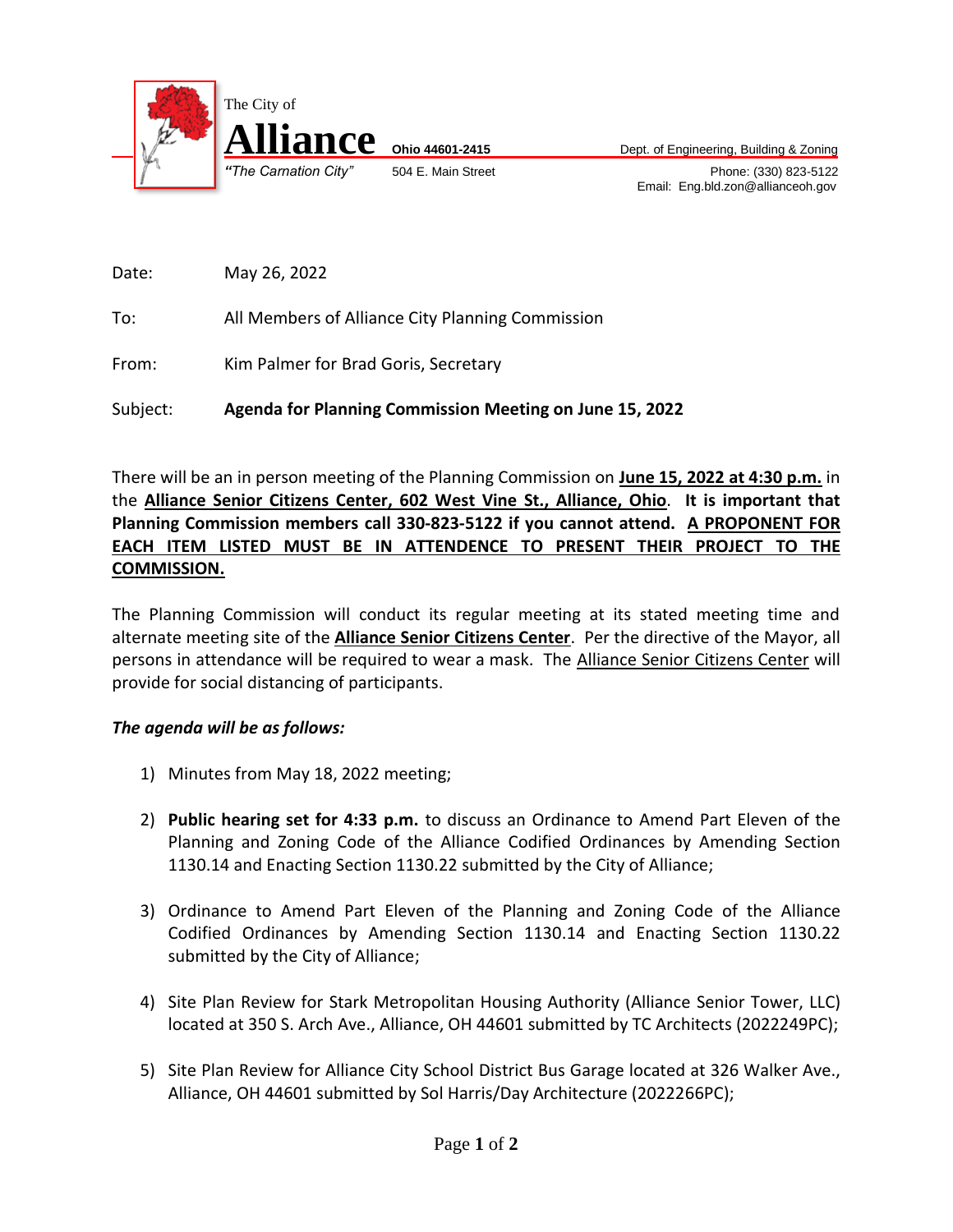- 6) Site Plan Review for a NiSource/Columbia Gas Project "Front Street MP Station" located at the Intersection of N. Webb Ave. and Front St., Alliance, OH 44601 submitted by DLZ Ohio, Inc. (2022295PC);
- 7) Request for a Waiver of Site Plan for Wellspring Bible Church to be located at 304 N. Rockhill Ave., Alliance, OH 44601 submitted by Akins Land Surveying (2022306PC);
- 8) Site Plan Resubmittal for Permanent Approval of a New Warehouse and Shop (given 30 day approval at the May, 18, 2022 meeting) to be located at 1975 McCrea St., Alliance OH 44601 submitted by Hettler Engineering (2022217PC);
- 9) Other business:
- WDPN/WZKL

cc: Alliance Review **Post: Administration Bulletin Boards** Post: Administration Bulletin Boards Canton Repository City Hall Bulletin Board